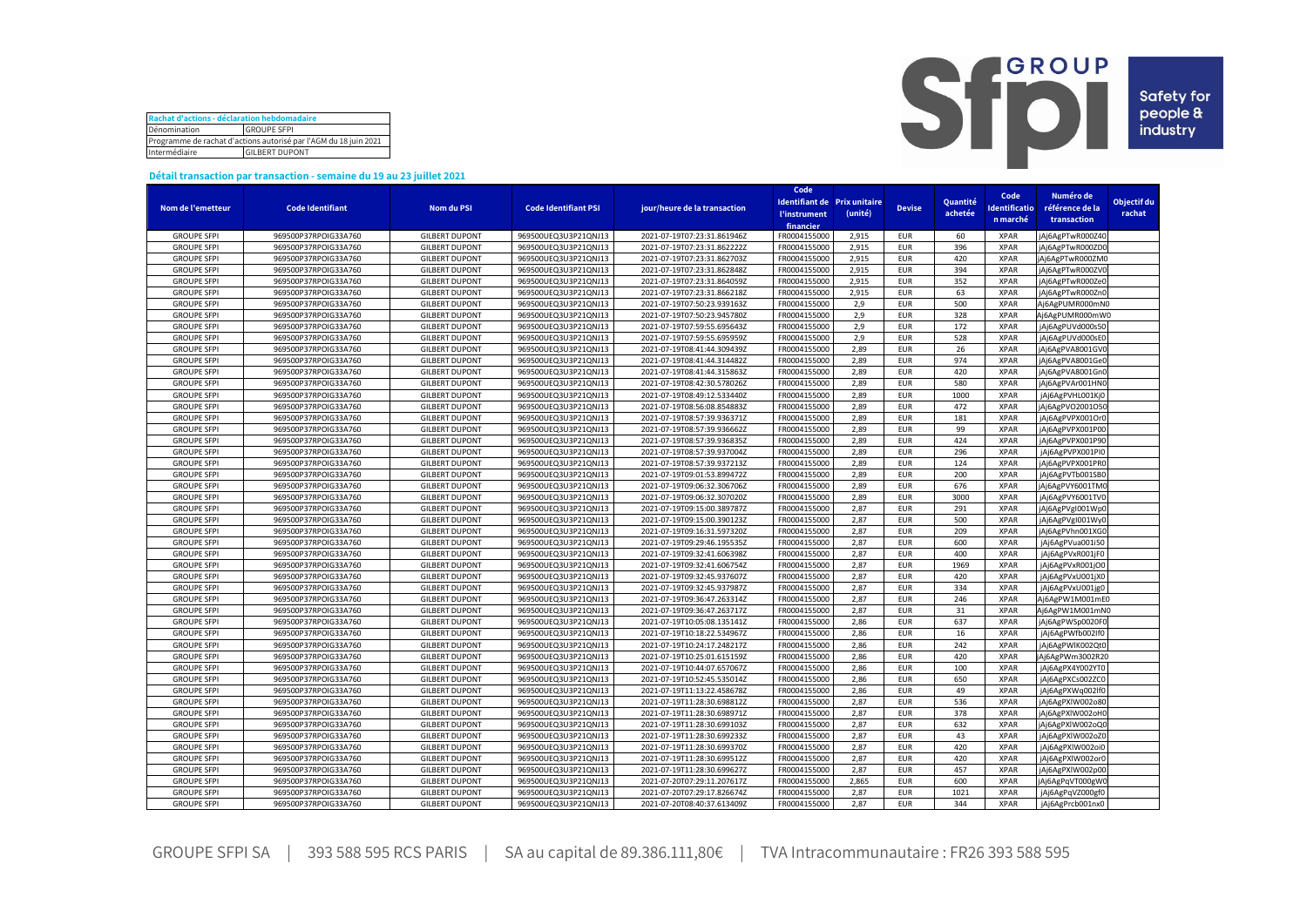|                                          |                                              |                                                |                                              |                                                            |                              |                              |                          |              |                            | GROUP                                |           |
|------------------------------------------|----------------------------------------------|------------------------------------------------|----------------------------------------------|------------------------------------------------------------|------------------------------|------------------------------|--------------------------|--------------|----------------------------|--------------------------------------|-----------|
|                                          |                                              |                                                |                                              |                                                            |                              |                              |                          |              |                            |                                      |           |
|                                          |                                              |                                                |                                              |                                                            |                              |                              |                          |              |                            |                                      | Safety fo |
| <b>GROUPE SFPI</b>                       | 969500P37RPOIG33A760                         | <b>GILBERT DUPONT</b>                          | 969500UEQ3U3P21QNJ13                         | 2021-07-20T08:55:43.228635Z                                | FR0004155000                 | 2,87                         | <b>EUR</b>               | 30B5         | XPA                        | 3001q0<br>jAj6Ag                     | people &  |
| <b>GROUPE SFPI</b>                       | 969500P37RPOIG33A760                         | <b>GILBERT DUPONT</b>                          | 969500UEQ3U3P21QNJ13                         | 2021-07-20T08:57:00.492711Z                                | FR0004155000                 | 2,86                         | <b>EUR</b>               | Б            | <b>XPA</b>                 | LiAi6Ag<br><b>R001gl</b>             | industry  |
| <b>GROUPE SFPI</b><br><b>GROUPE SFPI</b> | 969500P37RPOIG33A760<br>969500P37RPOIG33A760 | <b>GILBERT DUPONT</b><br><b>GILBERT DUPONT</b> | 969500UEQ3U3P21QNJ13<br>969500UEQ3U3P21QNJ13 | 2021-07-20T08:57:00.492987Z<br>2021-07-20T08:57:49.233132Z | FR0004155000<br>FR0004155000 | 2,86<br>2,86                 | <b>EUR</b><br><b>EUR</b> | 500<br>1995  | XRA<br><b>XPA</b>          | PrsR001<br>jAj6AgPrtD001qz0          |           |
| <b>GROUPE SFPI</b>                       | 969500P37RPOIG33A760                         | <b>GILBERT DUPONT</b>                          | 969500UEQ3U3P21QNJ13                         | 2021-07-20T09:40:12.879802Z                                | FR0004155000                 | 2,85                         | <b>EUR</b>               | 300          | <b>XPAR</b>                | jAj6AgPsYE002BV0                     |           |
| <b>GROUPE SFPI</b>                       | 969500P37RPOIG33A760                         | <b>GILBERT DUPONT</b>                          | 969500UEQ3U3P21QNJ13                         | 2021-07-20T09:40:12.883152Z                                | FR0004155000                 | 2,85                         | <b>EUR</b>               | 1            | <b>XPAR</b>                | jAj6AgPsYE002Be0                     |           |
| <b>GROUPE SFPI</b>                       | 969500P37RPOIG33A760                         | <b>GILBERT DUPONT</b>                          | 969500UEQ3U3P21QNJ13                         | 2021-07-20T09:40:12.883305Z                                | FR0004155000                 | 2,85                         | <b>EUR</b>               | 500          | <b>XPAR</b>                | jAj6AgPsYE002Bn0                     |           |
| <b>GROUPE SFPI</b>                       | 969500P37RPOIG33A760                         | <b>GILBERT DUPONT</b>                          | 969500UEQ3U3P21QNJ13                         | 2021-07-20T09:40:19.601756Z                                | FR0004155000                 | 2,85                         | <b>EUR</b>               | 420          | <b>XPAR</b>                | jAj6AgPsYK002BwC                     |           |
| <b>GROUPE SFPI</b><br><b>GROUPE SFPI</b> | 969500P37RPOIG33A760<br>969500P37RPOIG33A760 | <b>GILBERT DUPONT</b><br><b>GILBERT DUPONT</b> | 969500UEQ3U3P21QNJ13<br>969500UEQ3U3P21QNJ13 | 2021-07-20T11:22:08.906538Z<br>2021-07-20T11:25:34.303192Z | FR0004155000<br>FR0004155000 | 2,88<br>2,88                 | <b>EUR</b><br><b>EUR</b> | 225<br>1094  | <b>XPAR</b><br><b>XPAR</b> | jAj6AgPu8t002rB0<br>jAj6AgPuCB002rV0 |           |
| <b>GROUPE SFPI</b>                       | 969500P37RPOIG33A760                         | <b>GILBERT DUPONT</b>                          | 969500UEQ3U3P21QNJ13                         | 2021-07-20T11:49:18.084852Z                                | FR0004155000                 | 2,88                         | <b>EUR</b>               | 137          | <b>XPAR</b>                | jAj6AgPuZB0030X0                     |           |
| <b>GROUPE SFPI</b>                       | 969500P37RPOIG33A760                         | <b>GILBERT DUPONT</b>                          | 969500UEQ3U3P21QNJ13                         | 2021-07-20T11:51:16.382714Z                                | FR0004155000                 | 2,88                         | <b>EUR</b>               | 317          | <b>XPAR</b>                | jAj6AgPub50031YC                     |           |
| <b>GROUPE SFPI</b>                       | 969500P37RPOIG33A760                         | <b>GILBERT DUPONT</b>                          | 969500UEQ3U3P21QNJ13                         | 2021-07-20T13:36:25.813538Z                                | FR0004155000                 | 2,88                         | <b>EUR</b>               | 1598         | <b>XPAR</b>                | jAj6AgPwEp003yl0                     |           |
| <b>GROUPE SFPI</b>                       | 969500P37RPOIG33A760                         | <b>GILBERT DUPONT</b>                          | 969500UEQ3U3P21QNJ13                         | 2021-07-20T13:36:53.226378Z                                | FR0004155000                 | 2,88                         | <b>EUR</b>               | 408          | <b>XPAR</b>                | jAj6AgPwFG003zL0                     |           |
| <b>GROUPE SFPI</b><br><b>GROUPE SFPI</b> | 969500P37RPOIG33A760<br>969500P37RPOIG33A760 | <b>GILBERT DUPONT</b><br><b>GILBERT DUPONT</b> | 969500UEQ3U3P21QNJ13<br>969500UEQ3U3P21QNJ13 | 2021-07-20T14:07:54.184570Z<br>2021-07-20T14:07:54.184812Z | FR0004155000<br>FR0004155000 | 2,88<br>2,88                 | <b>EUR</b><br><b>EUR</b> | 2500<br>4922 | <b>XPAR</b><br><b>XPAR</b> | jAj6AgPwjI0046G0<br>jAj6AgPwjI0046P0 |           |
| <b>GROUPE SFPI</b>                       | 969500P37RPOIG33A760                         | <b>GILBERT DUPONT</b>                          | 969500UEQ3U3P21QNJ13                         | 2021-07-20T14:27:48.980340Z                                | FR0004155000                 | 2.9                          | <b>EUR</b>               | 400          | <b>XPAR</b>                | jAj6AgPx2a004Kl0                     |           |
| <b>GROUPE SFPI</b>                       | 969500P37RPOIG33A760                         | <b>GILBERT DUPONT</b>                          | 969500UEQ3U3P21QNJ13                         | 2021-07-20T14:27:48.980737Z                                | FR0004155000                 | 2,9                          | <b>EUR</b>               | 655          | <b>XPAR</b>                | jAj6AgPx2a004Ku0                     |           |
| <b>GROUPE SFPI</b>                       | 969500P37RPOIG33A760                         | <b>GILBERT DUPONT</b>                          | 969500UEQ3U3P21QNJ13                         | 2021-07-21T07:07:06.323632Z                                | FR0004155000                 | 2.95                         | <b>EUR</b>               | 398          | <b>XPAR</b>                | Aj6AgQCde000HRC                      |           |
| <b>GROUPE SFPI</b>                       | 969500P37RPOIG33A760                         | <b>GILBERT DUPONT</b>                          | 969500UEQ3U3P21QNJ13                         | 2021-07-21T07:07:06.324083Z                                | FR0004155000                 | 2,95                         | <b>EUR</b>               | 668          | <b>XPAR</b>                | jAj6AgQCde000Ha0                     |           |
| <b>GROUPE SFPI</b>                       | 969500P37RPOIG33A760                         | <b>GILBERT DUPONT</b>                          | 969500UEQ3U3P21QNJ13                         | 2021-07-21T07:07:06.325908Z                                | FR0004155000                 | 2,95                         | <b>EUR</b>               | 54           | <b>XPAR</b>                | jAj6AgQCde000Hj0                     |           |
| <b>GROUPE SFPI</b><br><b>GROUPE SFPI</b> | 969500P37RPOIG33A760<br>969500P37RPOIG33A760 | <b>GILBERT DUPONT</b><br><b>GILBERT DUPONT</b> | 969500UEQ3U3P21QNJ13<br>969500UEQ3U3P21QNJ13 | 2021-07-21T07:07:53.995537Z<br>2021-07-21T07:08:08.531226Z | FR0004155000<br>FR0004155000 | 2,96<br>2,97                 | <b>EUR</b><br><b>EUR</b> | 4885<br>1163 | <b>XPAR</b><br><b>XPAR</b> | jAj6AgQCeP000Hv0<br>jAj6AgQCee000IM0 |           |
| <b>GROUPE SFPI</b>                       | 969500P37RPOIG33A760                         | <b>GILBERT DUPONT</b>                          | 969500UEQ3U3P21QNJ13                         | 2021-07-21T07:08:08.531606Z                                | FR0004155000                 | 2,97                         | <b>EUR</b>               | 217          | <b>XPAR</b>                | jAj6AgQCee000IV0                     |           |
| <b>GROUPE SFPI</b>                       | 969500P37RPOIG33A760                         | <b>GILBERT DUPONT</b>                          | 969500UEQ3U3P21QNJ13                         | 2021-07-21T08:18:13.037097Z                                | FR0004155000                 | 2,98                         | <b>EUR</b>               | 115          | <b>XPAR</b>                | jAj6AgQDkS000yu0                     |           |
| <b>GROUPE SFPI</b>                       | 969500P37RPOIG33A760                         | <b>GILBERT DUPONT</b>                          | 969500UEQ3U3P21QNJ13                         | 2021-07-21T10:09:52.028070Z                                | FR0004155000                 | 2,99                         | <b>EUR</b>               | 200          | <b>XPAR</b>                | jAj6AgQFUW002Db0                     |           |
| <b>GROUPE SFPI</b>                       | 969500P37RPOIG33A760                         | <b>GILBERT DUPONT</b>                          | 969500UEQ3U3P21QNJ13                         | 2021-07-21T10:09:52.028451Z                                | FR0004155000                 | 2,99                         | <b>EUR</b>               | 42           | <b>XPAR</b>                | jAj6AgQFUW002Dk0                     |           |
| <b>GROUPE SFPI</b><br><b>GROUPE SFPI</b> | 969500P37RPOIG33A760<br>969500P37RPOIG33A760 | <b>GILBERT DUPONT</b><br><b>GILBERT DUPONT</b> | 969500UEQ3U3P21QNJ13<br>969500UEQ3U3P21QNJ13 | 2021-07-21T10:09:52.028577Z<br>2021-07-21T10:09:52.028715Z | FR0004155000<br>FR0004155000 | 2,99<br>2.99                 | <b>EUR</b><br><b>EUR</b> | 609<br>750   | <b>XPAR</b><br><b>XPAR</b> | jAj6AgQFUW002Dt0<br>jAj6AgQFUW002E20 |           |
| <b>GROUPE SFPI</b>                       | 969500P37RPOIG33A760                         | <b>GILBERT DUPONT</b>                          | 969500UEQ3U3P21QNJ13                         | 2021-07-21T10:09:52.028836Z                                | FR0004155000                 | 2,99                         | <b>EUR</b>               | 696          | <b>XPAR</b>                | jAj6AgQFUW002EB0                     |           |
| <b>GROUPE SFPI</b>                       | 969500P37RPOIG33A760                         | <b>GILBERT DUPONT</b>                          | 969500UEQ3U3P21QNJ13                         | 2021-07-21T10:09:52.028945Z                                | FR0004155000                 | 2,99                         | <b>EUR</b>               | 218          | <b>XPAR</b>                | jAj6AgQFUW002EK0                     |           |
| <b>GROUPE SFPI</b>                       | 969500P37RPOIG33A760                         | <b>GILBERT DUPONT</b>                          | 969500UEQ3U3P21QNJ13                         | 2021-07-21T10:46:36.419904Z                                | FR0004155000                 | $\overline{3}$               | <b>EUR</b>               | 125          | <b>XPAR</b>                | jAj6AgQG44002TLC                     |           |
| <b>GROUPE SFPI</b>                       | 969500P37RPOIG33A760                         | <b>GILBERT DUPONT</b>                          | 969500UEQ3U3P21QNJ13                         | 2021-07-21T10:46:36.420275Z                                | FR0004155000                 | 3                            | <b>EUR</b>               | 711          | <b>XPAR</b>                | jAj6AgQG44002TU                      |           |
| <b>GROUPE SFPI</b><br><b>GROUPE SFPI</b> | 969500P37RPOIG33A760<br>969500P37RPOIG33A760 | <b>GILBERT DUPONT</b><br><b>GILBERT DUPONT</b> | 969500UEQ3U3P21QNJ13<br>969500UEQ3U3P21QNJ13 | 2021-07-21T10:46:36.420442Z                                | FR0004155000<br>FR0004155000 | 3                            | <b>EUR</b><br><b>EUR</b> | 666<br>700   | <b>XPAR</b><br><b>XPAR</b> | jAj6AgQG44002Td0<br>jAj6AgQG44002Tm0 |           |
| <b>GROUPE SFPI</b>                       | 969500P37RPOIG33A760                         | <b>GILBERT DUPONT</b>                          | 969500UEQ3U3P21QNJ13                         | 2021-07-21T10:46:36.420579Z<br>2021-07-21T10:46:36.420772Z | FR0004155000                 | 3<br>$\overline{\mathbf{a}}$ | <b>EUR</b>               | 266          | <b>XPAR</b>                | jAj6AgQG44002Tv0                     |           |
| <b>GROUPE SFPI</b>                       | 969500P37RPOIG33A760                         | <b>GILBERT DUPONT</b>                          | 969500UEQ3U3P21QNJ13                         | 2021-07-21T10:46:36.420940Z                                | FR0004155000                 | $\overline{3}$               | <b>EUR</b>               | 1850         | <b>XPAR</b>                | jAj6AgQG44002U40                     |           |
| <b>GROUPE SFPI</b>                       | 969500P37RPOIG33A760                         | <b>GILBERT DUPONT</b>                          | 969500UEQ3U3P21QNJ13                         | 2021-07-21T10:46:36.421064Z                                | FR0004155000                 | $\overline{3}$               | <b>EUR</b>               | 1450         | <b>XPAR</b>                | jAj6AgQG44002UD0                     |           |
| <b>GROUPE SFPI</b>                       | 969500P37RPOIG33A760                         | <b>GILBERT DUPONT</b>                          | 969500UEQ3U3P21QNJ13                         | 2021-07-21T10:46:36.421215Z                                | FR0004155000                 | $\overline{3}$               | <b>EUR</b>               | 150          | <b>XPAR</b>                | jAj6AgQG44002UM0                     |           |
| <b>GROUPE SFPI</b>                       | 969500P37RPOIG33A760                         | <b>GILBERT DUPONT</b>                          | 969500UEQ3U3P21QNJ13                         | 2021-07-21T10:47:17.334701Z                                | FR0004155000                 | 3,02                         | <b>EUR</b>               | 500          | <b>XPAR</b>                | jAj6AgQG4j002V50                     |           |
| <b>GROUPE SFPI</b><br><b>GROUPE SFPI</b> | 969500P37RPOIG33A760<br>969500P37RPOIG33A760 | <b>GILBERT DUPONT</b><br><b>GILBERT DUPONT</b> | 969500UEQ3U3P21QNJ13<br>969500UEQ3U3P21QNJ13 | 2021-07-21T10:47:17.335064Z<br>2021-07-21T10:47:17.335200Z | FR0004155000<br>FR0004155000 | 3,02<br>3,02                 | <b>EUR</b><br><b>EUR</b> | 1398<br>184  | <b>XPAR</b><br><b>XPAR</b> | jAj6AgQG4j002VE0<br>jAj6AgQG4j002VN0 |           |
| <b>GROUPE SFPI</b>                       | 969500P37RPOIG33A760                         | <b>GILBERT DUPONT</b>                          | 969500UEQ3U3P21QNJ13                         | 2021-07-21T10:47:40.742290Z                                | FR0004155000                 | 3,03                         | <b>EUR</b>               | 473          | <b>XPAR</b>                | jAj6AgQG56002Vp0                     |           |
| <b>GROUPE SFPI</b>                       | 969500P37RPOIG33A760                         | <b>GILBERT DUPONT</b>                          | 969500UEQ3U3P21QNJ13                         | 2021-07-21T10:52:53.435658Z                                | FR0004155000                 | 3,04                         | <b>EUR</b>               | 450          | <b>XPAR</b>                | jAj6AgQGA9002WZ0                     |           |
| <b>GROUPE SFPI</b>                       | 969500P37RPOIG33A760                         | <b>GILBERT DUPONT</b>                          | 969500UEQ3U3P21QNJ13                         | 2021-07-21T10:52:53.435964Z                                | FR0004155000                 | 3,04                         | <b>EUR</b>               | 1577         | <b>XPAR</b>                | jAj6AgQGA9002Wi0                     |           |
| <b>GROUPE SFPI</b>                       | 969500P37RPOIG33A760                         | <b>GILBERT DUPONT</b>                          | 969500UEQ3U3P21QNJ13                         | 2021-07-21T10:53:06.687917Z                                | FR0004155000                 | 3.04                         | <b>EUR</b>               | 1166         | <b>XPAR</b>                | jAj6AgQGAM002X90                     |           |
| <b>GROUPE SFPI</b><br><b>GROUPE SFPI</b> | 969500P37RPOIG33A760<br>969500P37RPOIG33A760 | <b>GILBERT DUPONT</b><br><b>GILBERT DUPONT</b> | 969500UEQ3U3P21QNJ13<br>969500UEQ3U3P21QNJ13 | 2021-07-21T10:53:06.688087Z<br>2021-07-21T10:53:10.507814Z | FR0004155000<br>FR0004155000 | 3,04<br>3,04                 | <b>EUR</b><br><b>EUR</b> | 495<br>10    | <b>XPAR</b><br><b>XPAR</b> | jAj6AgQGAM002XI0<br>jAj6AgQGAP002Xa0 |           |
| <b>GROUPE SFPI</b>                       | 969500P37RPOIG33A760                         | <b>GILBERT DUPONT</b>                          | 969500UEQ3U3P21QNJ13                         | 2021-07-21T10:53:50.712504Z                                | FR0004155000                 | 3,04                         | <b>EUR</b>               | 14           | <b>XPAR</b>                | jAj6AgQGB2002Xj0                     |           |
| <b>GROUPE SFPI</b>                       | 969500P37RPOIG33A760                         | <b>GILBERT DUPONT</b>                          | 969500UEQ3U3P21QNJ13                         | 2021-07-21T10:56:14.997312Z                                | FR0004155000                 | 3,04                         | <b>EUR</b>               | 10           | <b>XPAR</b>                | jAj6AgQGDM002Yb0                     |           |
| <b>GROUPE SFPI</b>                       | 969500P37RPOIG33A760                         | <b>GILBERT DUPONT</b>                          | 969500UEQ3U3P21QNJ13                         | 2021-07-21T10:57:26.273770Z                                | FR0004155000                 | 3.04                         | <b>EUR</b>               | 805          | <b>XPAR</b>                | jAj6AgQGEW002Yo0                     |           |
| <b>GROUPE SFPI</b>                       | 969500P37RPOIG33A760                         | <b>GILBERT DUPONT</b>                          | 969500UEQ3U3P21QNJ13                         | 2021-07-22T07:59:46.386336Z                                | FR0004155000                 | 3                            | <b>EUR</b>               | 167          | <b>XPAR</b>                | jAj6AgQZw8000w30                     |           |
| <b>GROUPE SFPI</b><br><b>GROUPE SFPI</b> | 969500P37RPOIG33A760<br>969500P37RPOIG33A760 | <b>GILBERT DUPONT</b><br><b>GILBERT DUPONT</b> | 969500UEQ3U3P21QNJ13<br>969500UEQ3U3P21QNJ13 | 2021-07-22T08:01:53.952221Z<br>2021-07-22T08:30:57.575450Z | FR0004155000<br>FR0004155000 | 3<br>3,02                    | <b>EUR</b><br><b>EUR</b> | 333<br>406   | <b>XPAR</b><br><b>XPAR</b> | jAj6AgQZyD000xD0<br>jAj6AgQaQL001L10 |           |
| <b>GROUPE SFPI</b>                       | 969500P37RPOIG33A760                         | <b>GILBERT DUPONT</b>                          | 969500UEQ3U3P21QNJ13                         | 2021-07-22T08:30:57.575634Z                                | FR0004155000                 | 3,02                         | <b>EUR</b>               | 236          | <b>XPAR</b>                | jAj6AgQaQL001LAC                     |           |
| <b>GROUPE SFPI</b>                       | 969500P37RPOIG33A760                         | <b>GILBERT DUPONT</b>                          | 969500UEQ3U3P21QNJ13                         | 2021-07-22T08:30:57.575786Z                                | FR0004155000                 | 3.02                         | <b>EUR</b>               | 3303         | <b>XPAR</b>                | jAj6AgQaQL001LJ0                     |           |
| <b>GROUPE SFPI</b>                       | 969500P37RPOIG33A760                         | <b>GILBERT DUPONT</b>                          | 969500UEQ3U3P21QNJ13                         | 2021-07-22T08:30:57.642448Z                                | FR0004155000                 | 3,02                         | <b>EUR</b>               | 6            | <b>XPAR</b>                | jAj6AgQaQL001LS0                     |           |
| <b>GROUPE SFPI</b>                       | 969500P37RPOIG33A760                         | <b>GILBERT DUPONT</b>                          | 969500UEQ3U3P21QNJ13                         | 2021-07-22T08:31:42.784026Z                                | FR0004155000                 | 3,02                         | <b>EUR</b>               | 1049         | <b>XPAR</b>                | jAj6AgQaR2001Ml0                     |           |
| <b>GROUPE SFPI</b>                       | 969500P37RPOIG33A760                         | <b>GILBERT DUPONT</b>                          | 969500UEQ3U3P21QNJ13                         | 2021-07-22T08:49:13.058021Z                                | FR0004155000                 | 3,03                         | <b>EUR</b>               | 6000         | <b>XPAR</b>                | jAj6AgQai1001Z90                     |           |
| <b>GROUPE SFPI</b><br><b>GROUPE SFPI</b> | 969500P37RPOIG33A760<br>969500P37RPOIG33A760 | <b>GILBERT DUPONT</b><br><b>GILBERT DUPONT</b> | 969500UEQ3U3P21QNJ13<br>969500UEQ3U3P21QNJ13 | 2021-07-22T08:51:42.416315Z<br>2021-07-22T09:12:20.104989Z | FR0004155000<br>FR0004155000 | 3,03<br>3.015                | <b>EUR</b><br><b>EUR</b> | 4500<br>2514 | <b>XPAR</b><br><b>XPAR</b> | jAj6AgQakP001cU0<br>jAj6AgQb4M001kV0 |           |
|                                          |                                              |                                                |                                              |                                                            |                              |                              |                          |              |                            |                                      |           |